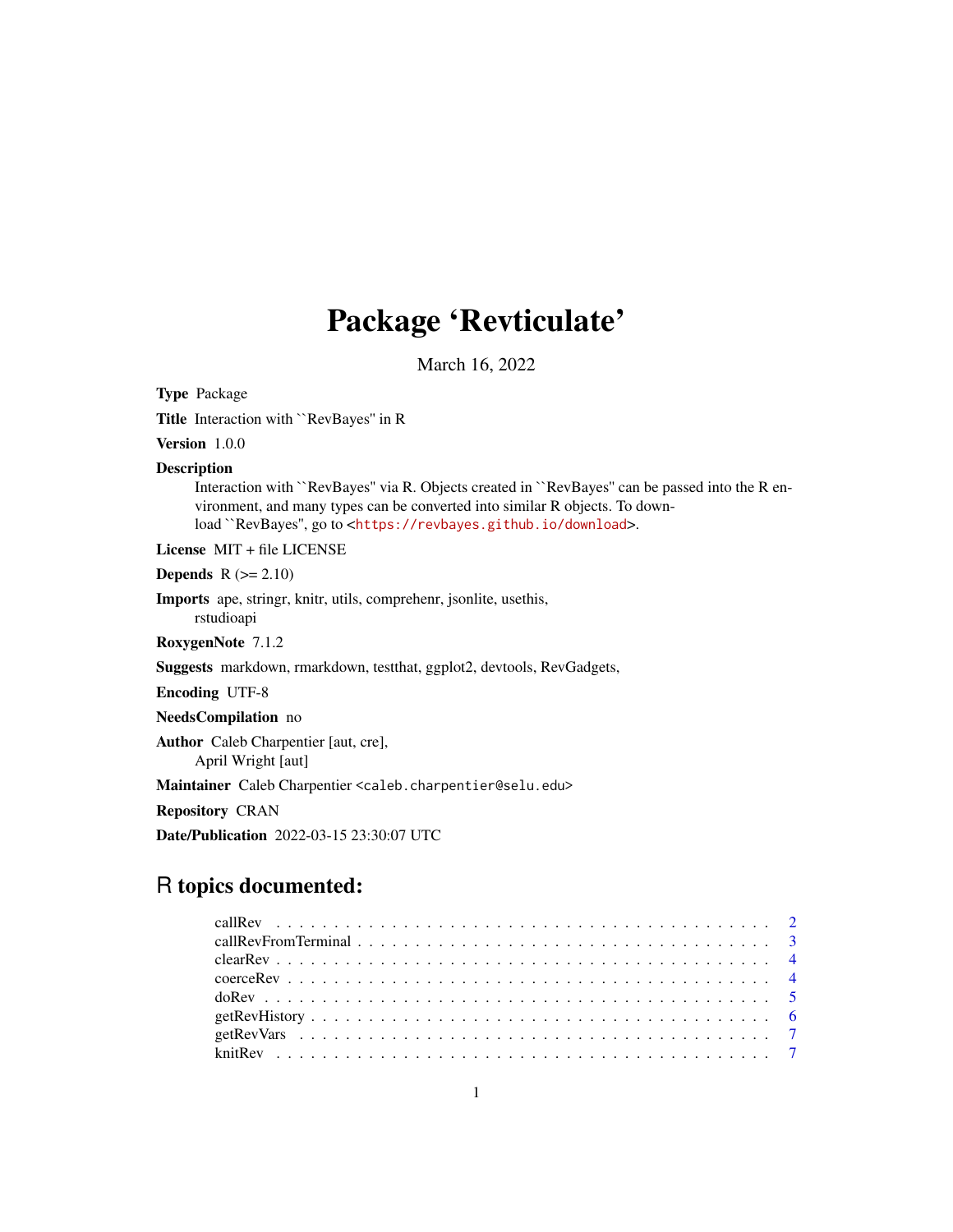#### <span id="page-1-0"></span>2 callRev

| Index |  |  |  |  |  |  |  |  |  |  |  |  |  |  |  |  |  |  |  |  |  |  |
|-------|--|--|--|--|--|--|--|--|--|--|--|--|--|--|--|--|--|--|--|--|--|--|

callRev *Basic Call to RevBayes*

#### Description

Submits input to the RevBayes executable and returns output to R in string format. If coerce  $=$ TRUE, the function coerceRev() will attempt to coerce output to a similar R object.

#### Usage

```
callRev(
  ...,
  coerce = FALSE,
 path = Sys.getenv("rb"),
  viewCode = FALSE,
  use_wd = TRUE,
 knit = FALSE,
  timeout = 5)
```
#### Arguments

| .        | character - input to send to RevBayes.                                                                                                                                                          |
|----------|-------------------------------------------------------------------------------------------------------------------------------------------------------------------------------------------------|
| coerce   | logical - If TRUE, attempts to coerce output to an R object. If FALSE, output<br>will remain in String format. Default is FALSE.                                                                |
| path     | character - Path to the RevBayes executable. Default is Sys.getEnv("RevBayesPath"),<br>which is created with initRev().                                                                         |
| viewCode | logical - If TRUE, the input and output in the temporary file used to interact with<br>RevBayes will be displayed in the viewing pane. This option may be useful for<br>diagnosing code errors. |
| use_wd   | logical - If TRUE, sets the working directory in the temporary RevBayes session<br>to the working directory of the active R session. Default is TRUE.                                           |
| knit     | logical - Argument used to manage output formatting for knitRev(). This argu-<br>ment should generally be ignored by the user.                                                                  |
| timeout  | integer - Determines how long the system 2() call should wait before timing out<br>(seconds). Default is 5.                                                                                     |

#### Details

##NOTE - This function provides very limited interaction with RevBayes, and is mostly intended to provide basic functionalities for other methods. For more effective RevBayes calls, use doRev().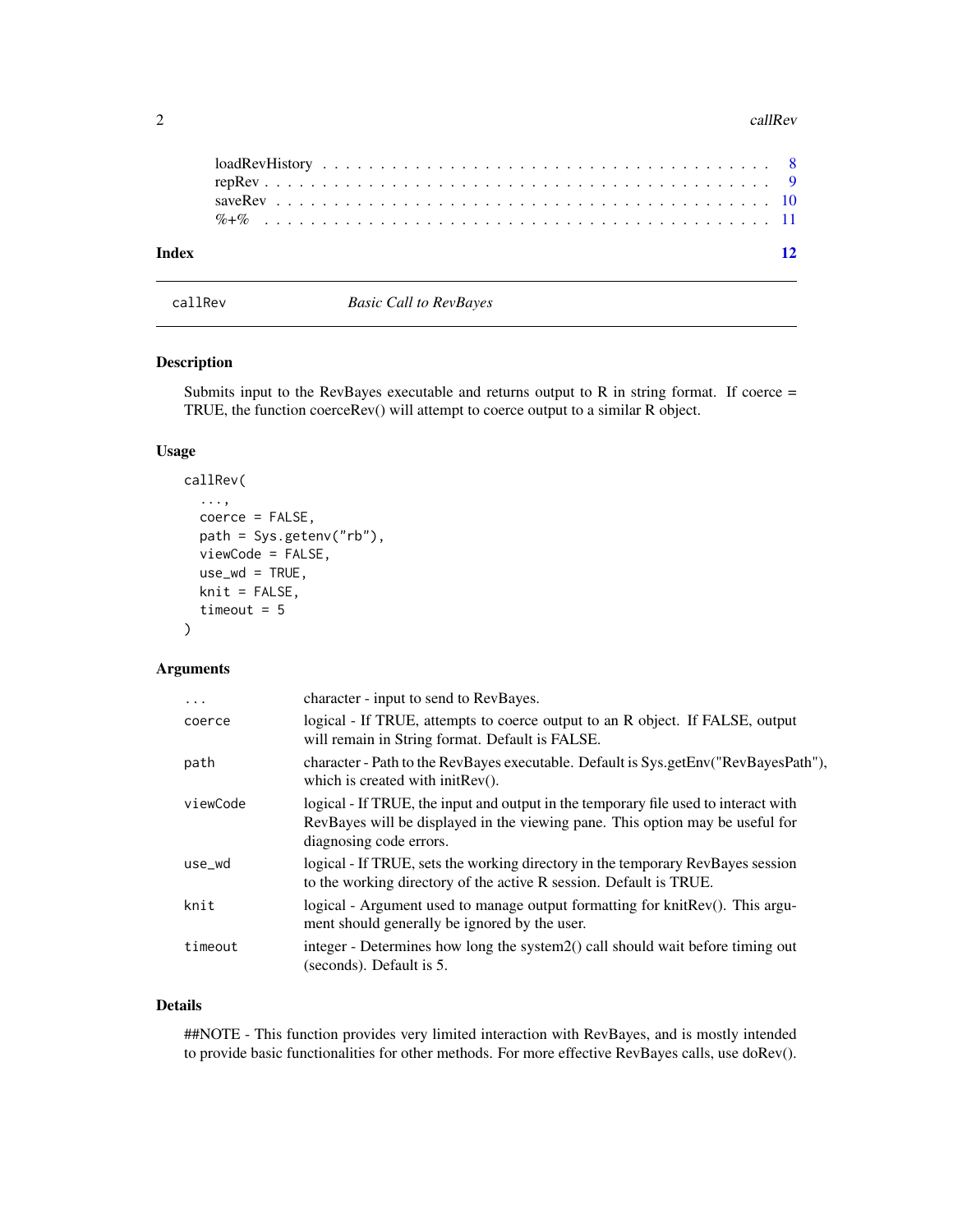#### <span id="page-2-0"></span>Value

out: character - String formatted output from RevBayes

coercedOut: type varies. R object formatted output from RevBayes. Object type varies according to Rev output (Ex: numeric vector or ape::Phylo object)

#### Examples

```
## Not run:
callRev("2^3")
callRev("2^3", coerce = FALSE, viewcode = TRUE)
## End(Not run)
```
callRevFromTerminal *Execute a .rev file in RevBayes Through an RStudio Terminal*

#### Description

Accesses an RStudio terminal through the RStudio API and runs a .rev script.

#### Usage

callRevFromTerminal(revscript)

#### Arguments

revscript character - .rev file to execute in RevBayes

#### Details

Many common RevBayes use-cases, such as generating mcmcs, take a long time to execute. Because of this fact, it is inefficient and inadvisable to run them in knitr documents or with RevBayes calls through repRev(). Instead, tutorial code or code that has been written interactively can be externally saved with saveRev(), and then executed in an RStudio terminal via callRevFromTerminal(). Output files can then be explored and visualized with the RevGadgets package.

#### Value

termID Unique identifier of the terminal used to call RevBayes

#### Examples

```
## Not run:
saveRev("archertutorial.rev", use_quit=TRUE)
callRevFromTerminal("archertutorial.rev")
```
## End(Not run)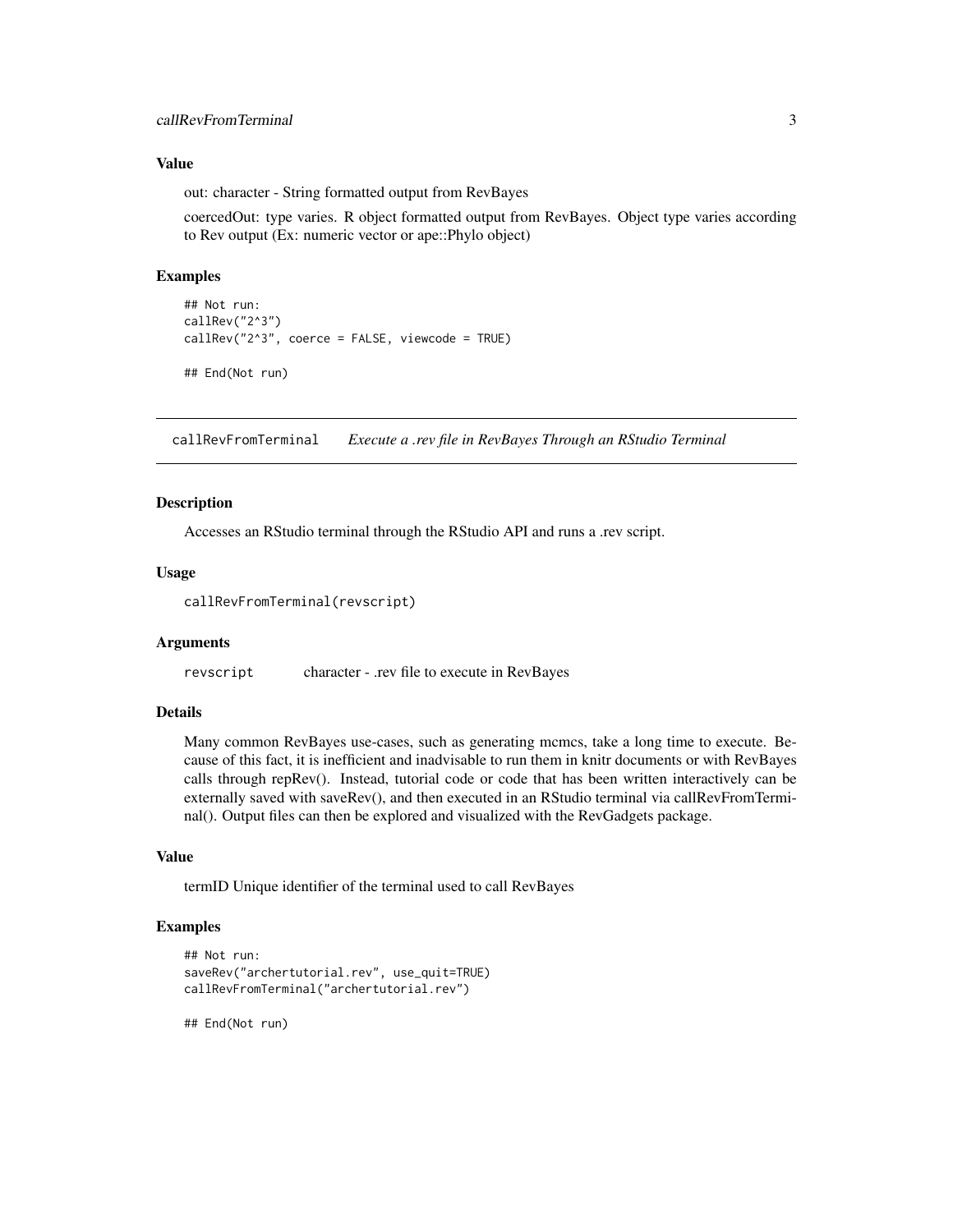<span id="page-3-0"></span>

#### Description

Removes code from .Revhistory file used for managing Revticulate history. Clears all code by default, or last 'n' lines of code specifed by the user.

#### Usage

clearRev(n = NULL, silent = FALSE)

#### **Arguments**

|        | integer - How many lines to remove. If $n = NULL$ , all lines are removed. |
|--------|----------------------------------------------------------------------------|
| silent | logical - If TRUE, output messages will be silenced. Default is FALSE.     |

#### Value

pseudoError: NULL. Message warning user that they attempted to erase more items from the Rev history than exist. message() is used instead of stop() so that clearRev() functions in repRev().

undoRev(n): NULL. Removes n number of lines from .Revhistory and cats the remaining history to the screen.

#### Examples

```
## Not run:
clearRev() #Clear all Revticulate history
clearRev(n = 3) #Remove the last 3 lines of Revticulate history
```
## End(Not run)

coerceRev *Convert RevBayes Output into R Objects*

#### Description

Coerces a RevBayes output string into an equivalent R object. Automatically determines R object type based on the structure of the string, and returns the original string if R object equivalent cannot be determined.

#### Usage

coerceRev(revString)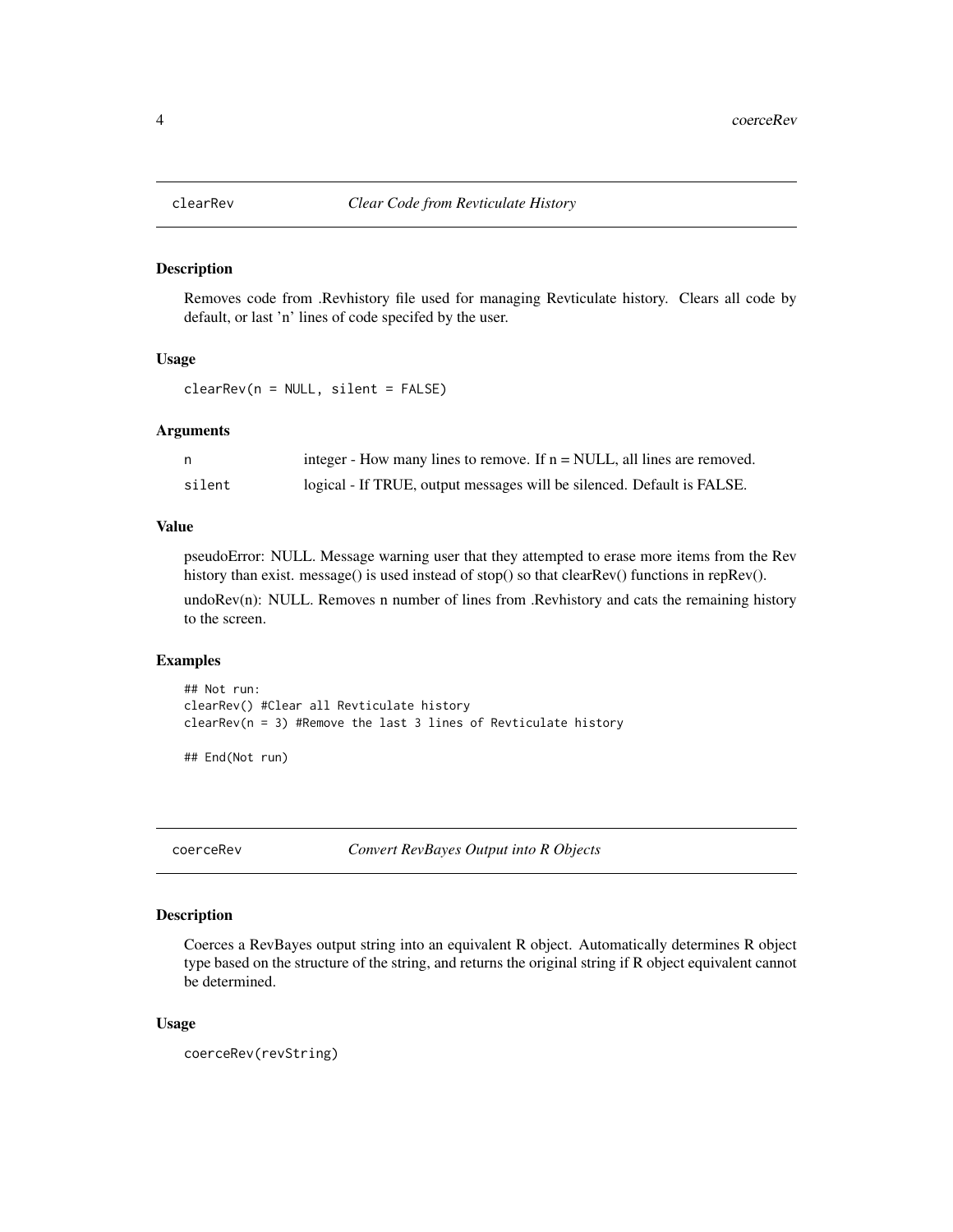#### <span id="page-4-0"></span>doRev 5

#### Arguments

revString character - Output from RevBayes

#### Value

rObject: Type varies depending on Rev object type. R object-formatted output coerced from a RevBayes output string.

#### Examples

```
## Not run:
coerceRev("[1, 2, 3, 4]")
## End(Not run)
```
doRev *Call RevBayes with Continuous Session History*

#### Description

The basic Revticulate function for interacting with RevBayes

#### Usage

```
doRev(input, coerce = TRUE, evaluate = TRUE, viewCode = FALSE, timeout = 5)
```
#### Arguments

| input    | character - Rev language expression to execute in RevBayes                                                                                              |
|----------|---------------------------------------------------------------------------------------------------------------------------------------------------------|
| coerce   | logical - If TRUE, the output from RevBayes will be coerced into R format with<br>coerceRev()                                                           |
| evaluate | logical - If FALSE, input will be written to the . Revhistory file, but will not be<br>interpreted in RevBayes. Default is FALSE.                       |
| viewCode | logical - If TRUE, Rev code input and output will be displayed in the viewing<br>pane. Mostly used for development purposes.                            |
| timeout  | integer - Determines how long the system 2() call should wait before timing out.<br>Default is 5 seconds. For longer calls, see 'callRevFromTerminal()' |

#### Details

This function allows users to make multiple calls to RevBayes, while maintaining a persistent input history. This means that variables defined in one call can be referenced in another call, giving the feel of a continuous RevBayes session.

Because this function is the basis for repRev() and knitRev(), variables defined in RevBayes with any of these functions can be referenced by any of the others.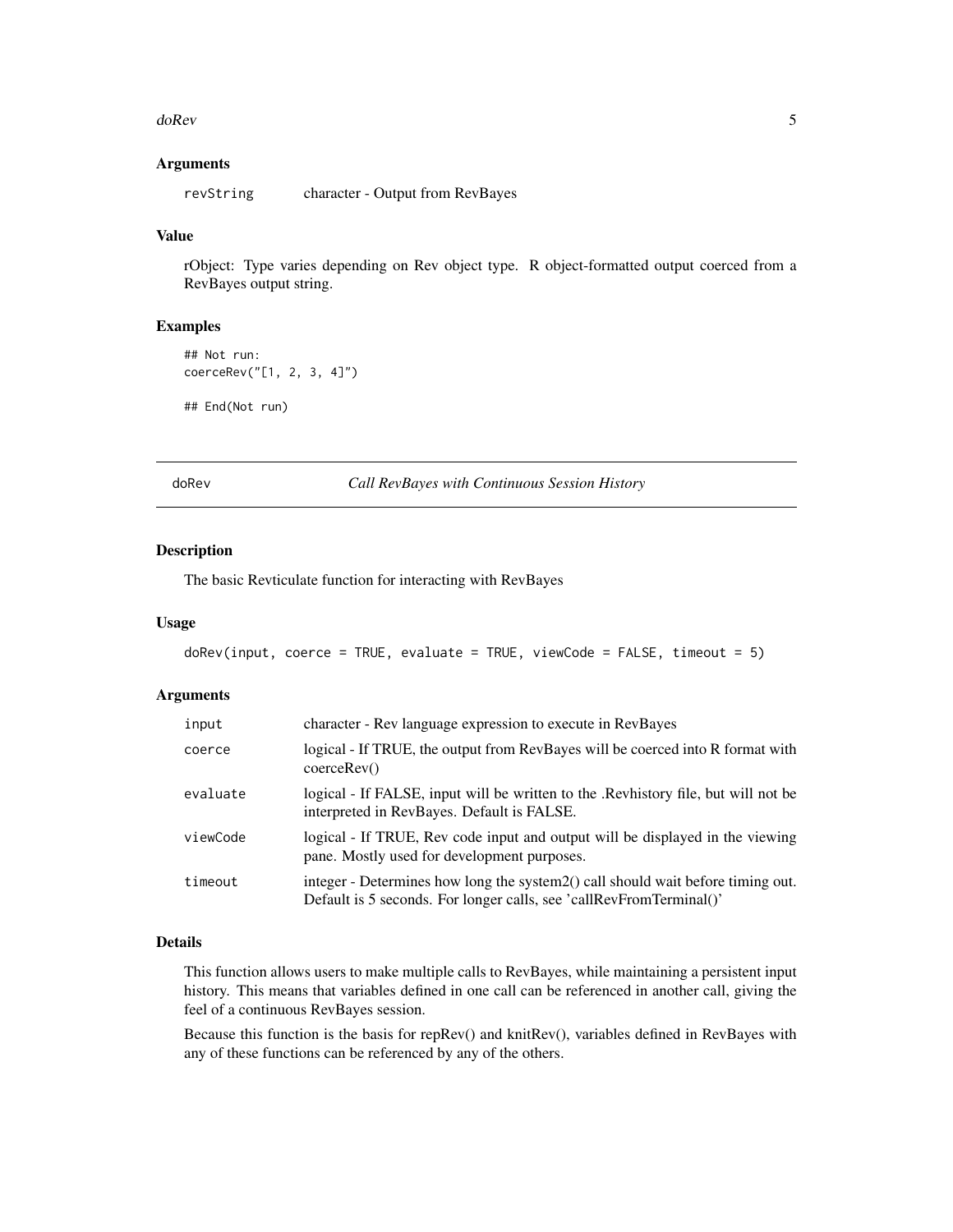#### <span id="page-5-0"></span>Value

now - RevBayes output, type varies. If coerce = TRUE, coerceRev() will attempt to convert RevBayes output into an equivalent R object. If else, the return type is character.

#### Examples

```
## Not run:
doRev("simTree(16)", coerce=FALSE)
doRev("a <- 10")
doRev("a * 100")
```
## End(Not run)

getRevHistory *Get Revticulate History*

#### Description

Return the history of RevBayes code submitted with doRev() and similar functions

#### Usage

```
getRevHistory()
```
#### Value

lines - character. A vector of the line-by-line Revticulate history

#### Examples

```
## Not run:
getRevHistory()
cat(getRevHistory(), sep="\n")
## End(Not run)
```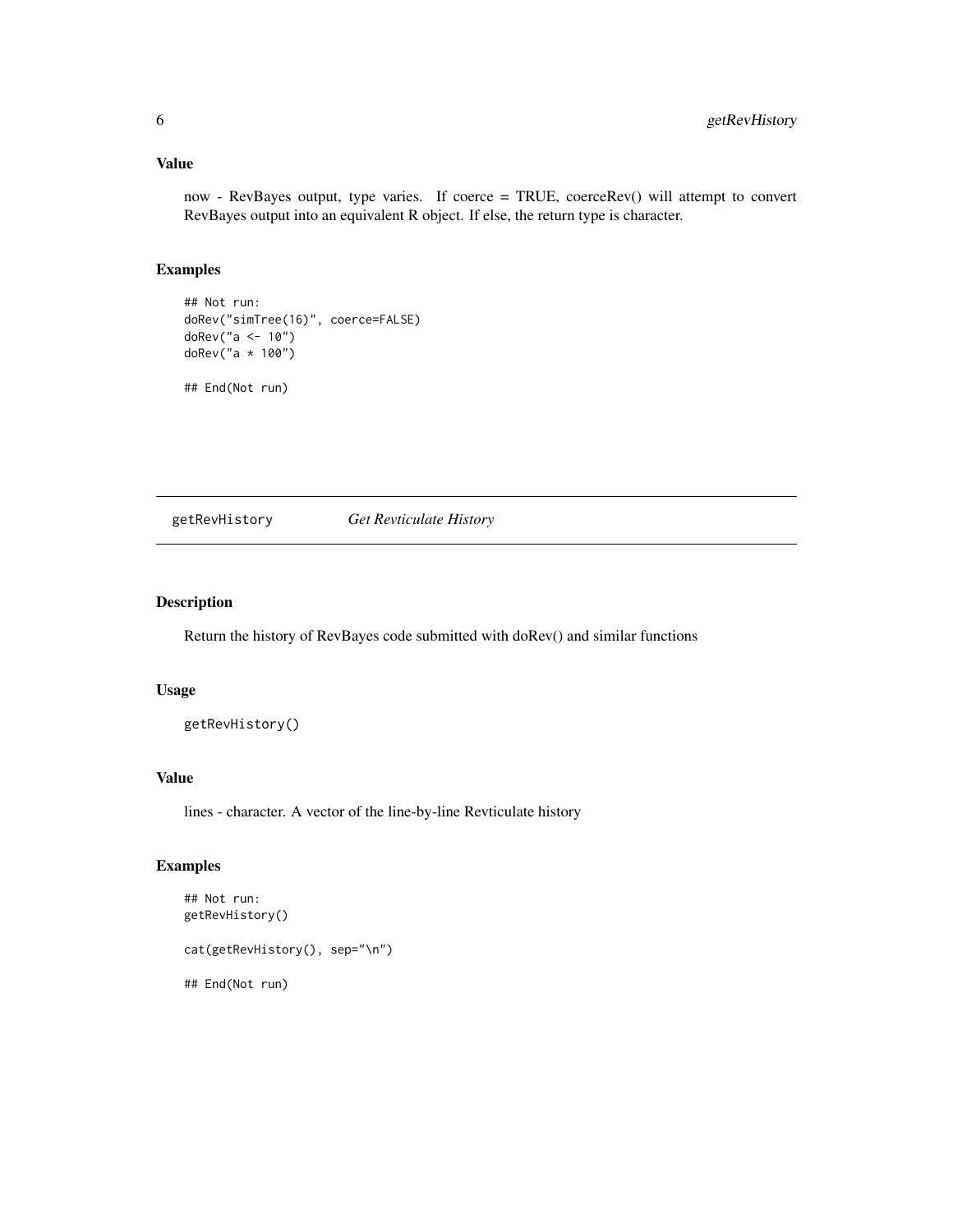<span id="page-6-0"></span>

#### Description

Wrapper for RevBayes ls() function. Displays variables that have been defined in the working RevBayes session.

#### Usage

getRevVars()

#### Value

No return - wrapper for RevBayes ls() function to show variables in rb environment

#### Examples

## Not run:

getRevVars()

## End(Not run)

knitRev *Knitr Engine for RevBayes*

#### Description

Creates a knitr engine for evaluating RevBayes code

#### Usage

knitRev()

#### Details

To use RevBayes in a knitr document, type 'library(Revticulate)' followed by 'knitRev()' on the next line in the initialization block. The language header for RevBayes chunks is 'rb'.

The RevBayes knitr engine is built around doRev(), allowing history to persist between chunks. If a variable 'x <- 10' is defined in one RevBayes chunk, 'x' can then be accessed in a later RevBayes chunk. Additionally, it could be accessed via doRev() in an R chunk, allowing for quick R analysis of RevBayes variables.

On top of the standard knitr chunk options, the rb engine provides two extras: rb\_eval, and coerce.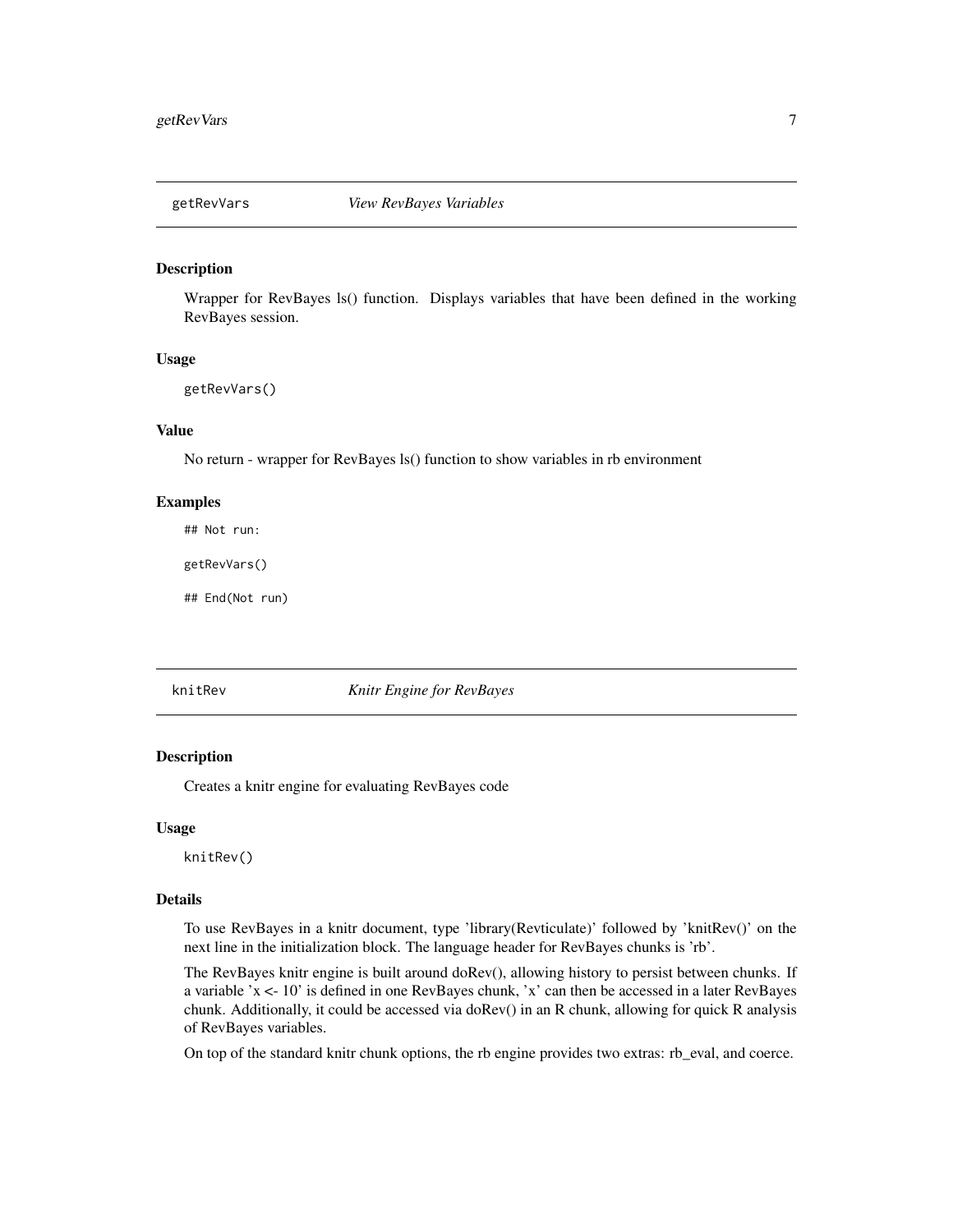<span id="page-7-0"></span>If rb\_eval = FALSE, the code in the chunk will be saved to the .Revhistory file, but will not be submitted to RevBayes. This option is useful for code chunks containing the final loop of an mcmc, which could be saved to an external file with saveRev() and ran in a terminal with callRevFromTerminal().

If coerce = TRUE, coerceRev() will attempt to convert RevBayes output into equivalent R formatted objects. The default value for both coerce and rb\_eval is TRUE.

#### Value

No return. Initiates knitr engine for RevBayes.

#### Examples

```
## Not run:
```{r setup, include=FALSE}
     knitr::opts_chunk$set(echo = TRUE)
     library(Revticulate)
     knitRev()
\sqrt{2}```{rb rb_eval=TRUE, coerce=FALSE}
x \leftarrow simTree(32)
\cdots\cdots {r}
x < - doRev('x')
plot(x)
\sqrt{2}## End(Not run)
```
loadRevHistory *Load Revticulate History from a .Rev File*

#### Description

Reads in the code from a .Rev file and writes it into the current Revticulate history.

#### Usage

```
loadRevHistory(filepath, overwrite = FALSE)
```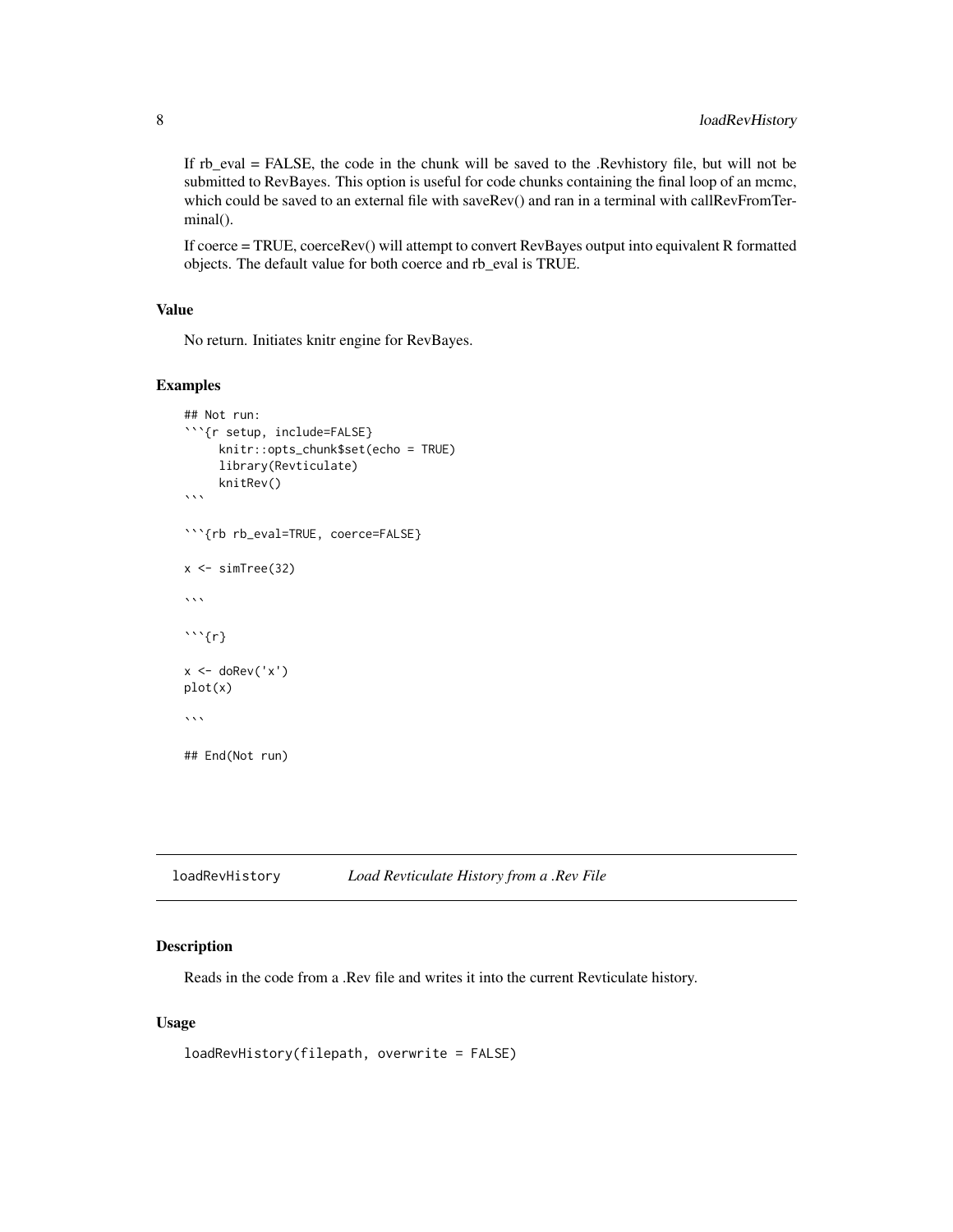#### <span id="page-8-0"></span>repRev 9

#### Arguments

| filepath  | character - File to load .Revhistory from                                             |
|-----------|---------------------------------------------------------------------------------------|
| overwrite | logical - If TRUE, the code in the file at 'filepath' will overwrite current. Revhis- |
|           | tory. If FALSE, it will be appended to the end of it.                                 |

#### Value

No return - reads in new code to the .Revhistory file

#### Examples

```
## Not run:
    loadRevHistory("someCode.rev")
     loadRevHistory("someMoreCode.rev", overwrite=TRUE)
## End(Not run)
```
repRev *Interactive Session with RevBayes*

#### Description

Simulates a continuous, interactive session with RevBayes. While this session is active, all code will be interpreted as Rev code, and attempting to run R code may result in error.

#### Usage

```
repRev(path = Sys.getenv("rb"), viewCode = FALSE, coerce = TRUE, use_wd = TRUE)
```
#### Arguments

| path     | character - Path to the RevBayes executable. Defaults to Sys.getenv("rb"), which<br>should be assigned upon first loading the package.                                                                                          |
|----------|---------------------------------------------------------------------------------------------------------------------------------------------------------------------------------------------------------------------------------|
| viewCode | logical - If TRUE, code from the temporary file used to interact with RevBayes<br>will be displayed in the viewing pane. Default is FALSE. The option is mostly<br>for developer convenience, and can be ignored by most users. |
| coerce   | logical - If FALSE, RevBayes output will be printed to the console in character<br>format. If TRUE, coerceRev() will attempt to coerce output into a suitable R<br>object. Default is TRUE.                                     |
| use wd   | logical - If TRUE, the simulated Revbayes session will use the same working di-<br>rectory as the active R session. If FALSE, it will use the default for the RevBayes<br>executable. Default is TRUE.                          |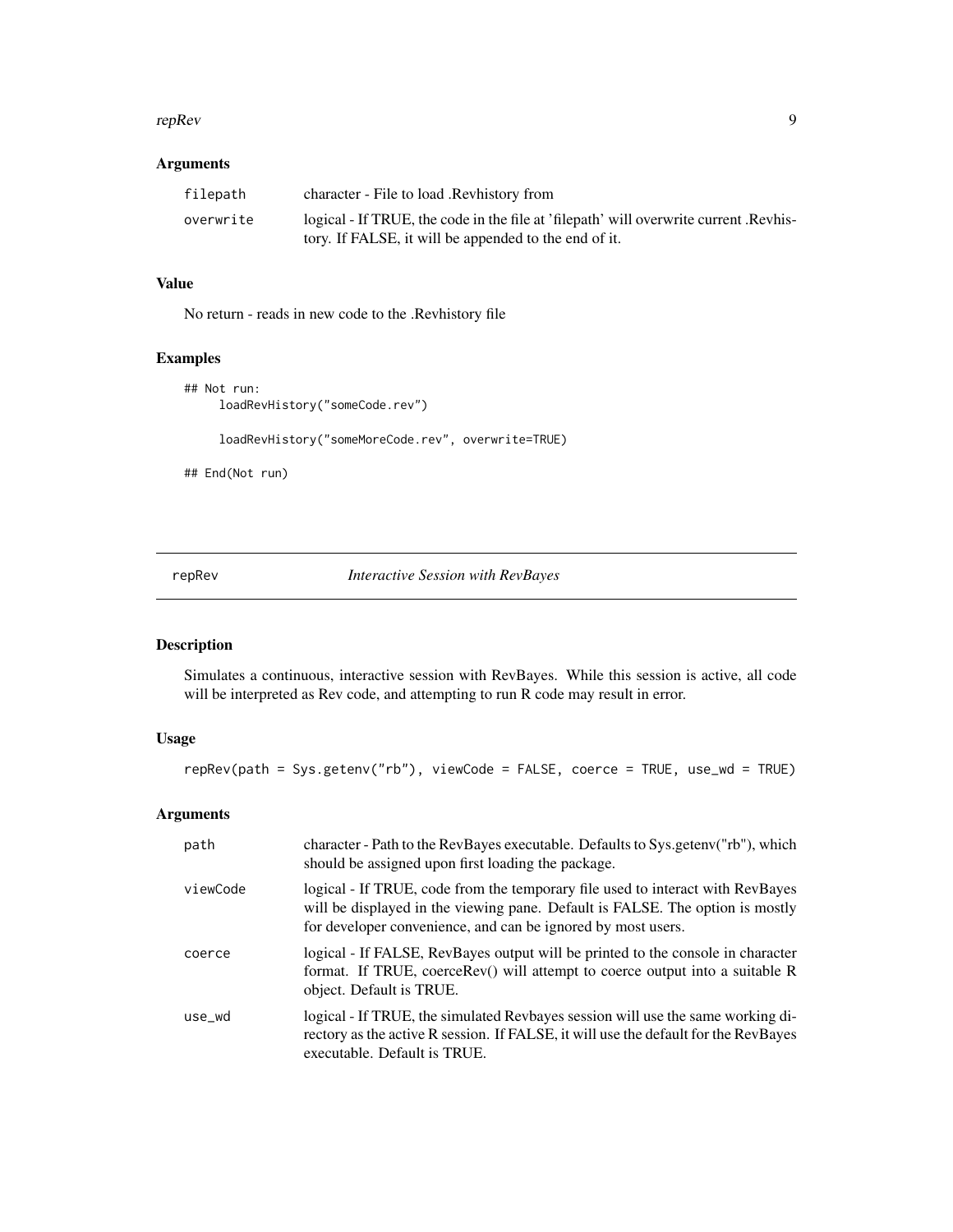#### Details

By default, the interactive session uses the present R working directory as the RevBayes working directory. This behavior can be turned off with use\_wd = FALSE

The exit the session, type 'quit()', 'q()', or hit the 'esc' key. clearRev(), getRevVars(), and getRevHistory() can still be called from within the session for user convenience

#### Value

No return. RevBayes variables assigned within the session can be accessed externally via doRev() or viewed with getRevVars().

#### Examples

```
## Not run:
repRev()
myNumber <- 4
myNumber
posteriorPredictiveProbability(v(2), 3)
getrRev()
clearRev()
quit()
## End(Not run)
```
saveRev *Save Revticulate History*

#### Description

Captures the current Revticulate history and saves it to an external file.

#### Usage

```
saveRev(filepath, use_wd = TRUE, use_quit = TRUE)
```
#### Arguments

| filepath | character - Location of the .Rev file to save Revticulate history in. If the file<br>doesn't exist, it will be created. Otherwise, it will be overwritten.                                                                                                                                                                |
|----------|---------------------------------------------------------------------------------------------------------------------------------------------------------------------------------------------------------------------------------------------------------------------------------------------------------------------------|
| use_wd   | logical - If TRUE, the history will be prepended by setwd('users current work-<br>ing directory'). This function will set the script's working directory to the user's<br>current working directory, which is often desirable for files that will be submit-<br>ted to callRevFromTerminal() and contain output moniters. |
| use_quit | logical - If TRUE, $q()$ will be appended to the end of the history before writing it<br>to a file. This will cause the RevBayes session to quit after evaluating the script's<br>code, and is good practice when running an mcmc in an RStudio terminal.                                                                 |

<span id="page-9-0"></span>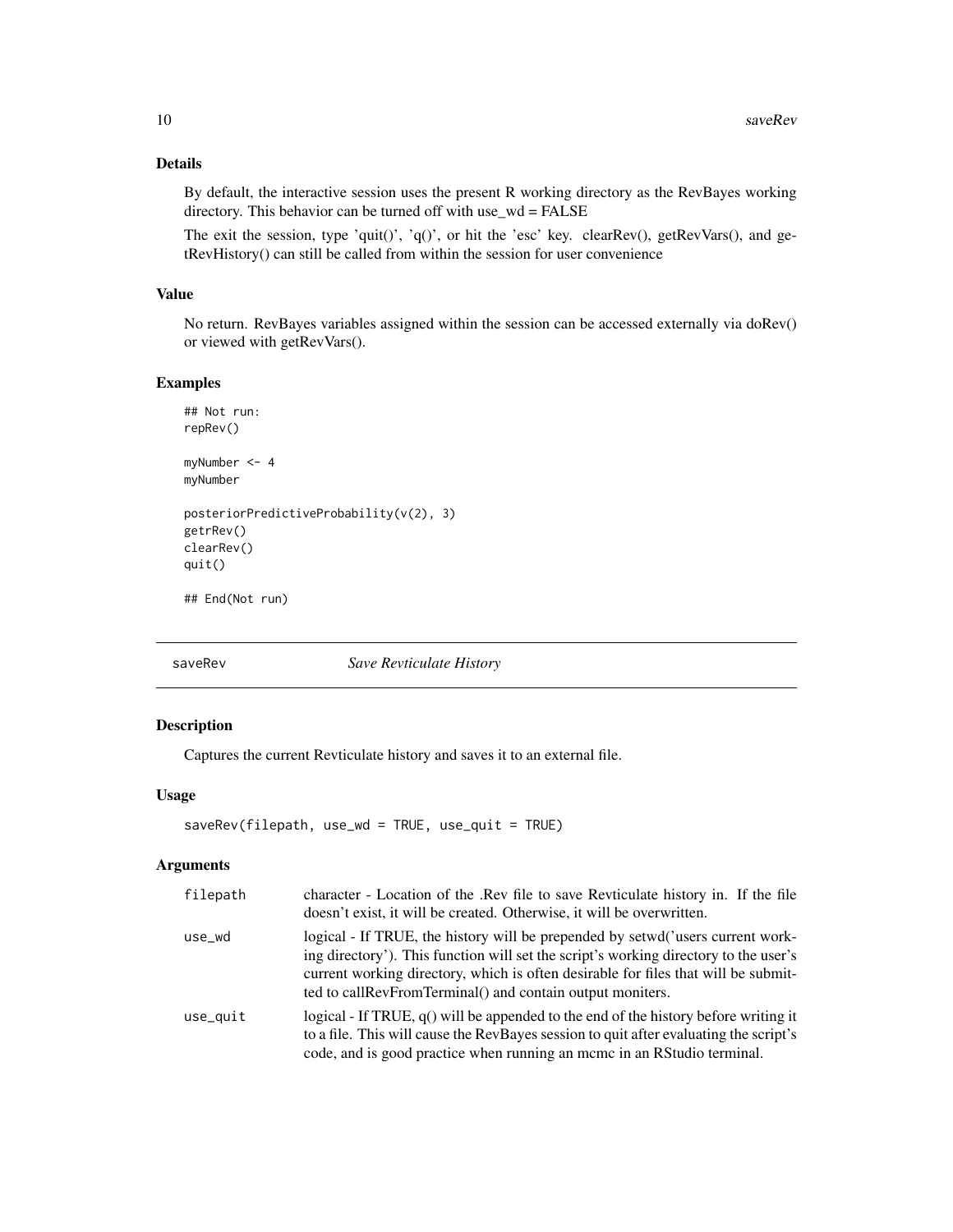#### <span id="page-10-0"></span> $\%+ \%$  11

#### Details

By providing a file path, the user can save the RevBayes code in their current Revticulate session to an external .Rev script. This script can then be executed in RevBayes via source(), or in an RStudio terminal via callRevFromTerminal(). Usage of this function can be combined with loadRev() to allow for the continual use of a Revticulate history instance between R sessions.

#### Examples

```
## Not run:
     saveRev("mySavedCode.rev", use_quit=FALSE)
     saveRev("mySavedCode.rev", use_wd=FALSE, use_quit=TRUE)
```
## End(Not run)

#### %+% *Operator for concatenation.*

#### Description

Rapid string parsing

#### Usage

a %+% b

#### Arguments

| a | The first String  |
|---|-------------------|
| h | The second String |

#### Details

Method for quicker pasting of Strings.

#### Value

character formatted concatenation of both input strings.